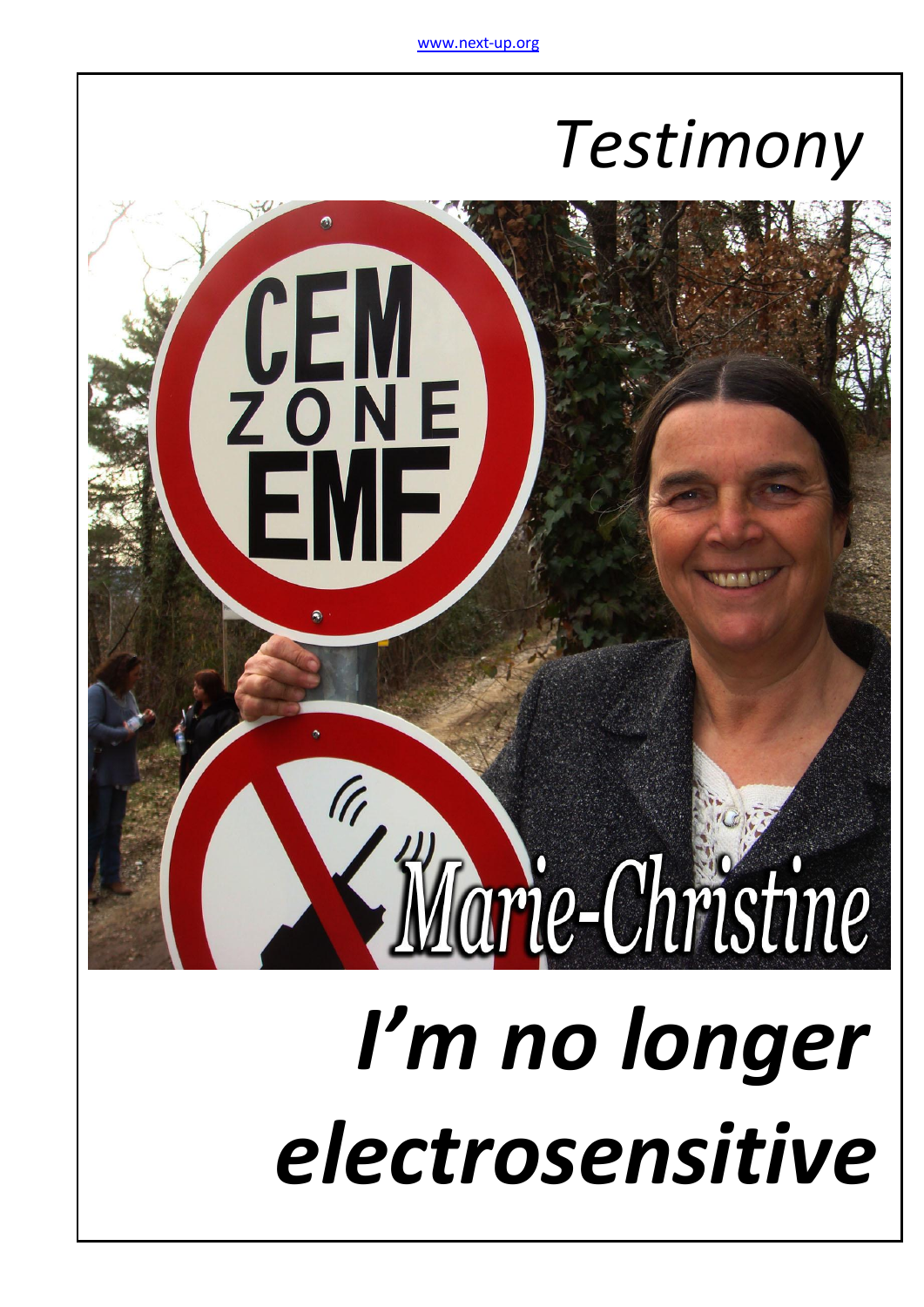## ENVIRONEMENTAL DISEASES: WHEN THE MEDICAL PROFESSION "CAN'T HELP YOU"

My electrosenstivity showed up in late 2004 after a boat trip where I'd spent the day on the deck close to the mobile phone antennas, the radar and GSM probably, and the night also not far from them. It was the straw that broke the camel's back, a journey I made by boat in order not to add to greenhouse gases by taking the plane. I'd already been given a lovely present of a wireless phone on the bedside table, an electric transformer under the bed, mobile phone antennas very close and the terminal of some electrical wiring, to mention only the most powerful sources of electromagnetic radiation.

At the time I could no longer even walk beside a river (the friction of the water molecules releases atoms and creates an electrical field), my legs felt like cotton wool and I felt as if I was going to fall over.

When I was exposed to electromagnetic fields, all sorts of symptoms could appear: inflammation of the thyroid and severe pains (I suffer from the auto-immune Hashimoto's disease); feeling dizzy, falling sensations, poor coordination between brain and legs; sensations of electrocution of the brain followed by suffocation; problems with my metabolism; heart problems, digestive problems; problems with my sight; joint pains; stabbing pains in my muscles; cramps; sleeping problems; exhaustion; being unable to stand stress, heat, noise, light; difficulty in remembering, concentrating and following through my thoughts and speaking; skin conditions; severe pain in the jaws and teeth; depression - to mention only the mentionable ones.

And as if that wasn't enough, whether exposed to EMFs or not, I entered a charmed world: thickening features, falling hair, silhouette like a pink hippopotamus .....

In 2005 I put my health in the hands of the medical profession. When I found out they could do nothing I decided in 2006 to take charge of it myself. My first research foray led me to a forum "L'appart" that specialized in a gluten free and dairy-free diet. This diet did me a lot of good. Later that year an article in the magazine *BioContact*, distributed free in health shops, put me on the trail of poisoning from dental mercury so criticized by the late and regretted Dr Mellet. In fact I had many amalgam fillings, some of them overlaid with gold crowns. Gold and mercury can easily exchange their electrons, and the galvanization that this caused in my mouth greatly aggravated my numerous symptoms. I only understood this much later when the last crown was removed. .

In December 2006 I realised for sure that I was also electrosensitive when I went to visit one of my children who lived in a high-rise apartment block, on the 16th floor. It was obvious that the 6 relay antennas sited on its roof were very effective in filling the coffers of the Office Public de l'Habitat (formerly the Public Office of Social Housing), to the detriment of the health of its tenants.

## In the face of all this I decided to create a healthier environment for myself.

Like many people who are EHS (Electro-Hyper-Sensitive), I had to confine myself in my home, which I'd fitted out with protection from hyperlan radiation (high-speed Internet at 5.4 GHz) and from LF radiation: Faraday cage and shielding of the mains electricity with earthing, among other things. If I chose to leave it, I had to wear garments that protected me against EMFs. In spite of these precautions, every trip resulted in a great deal of pain that was sometimes hardly bearable. If I tried to have some sort of social life I had to turn up with an HF EMF meter so that those present could see with their own eyes that their mobile phones were emitting powerful radiation, and I could hope that they would turn them off. It is worth remembering that Dr Maschi, who was rudely attacked by his colleagues, was already in 1965 warning about the health hazards from artificial electromagnetic wavelengths especially in low frequencies.

During the same period I had my dental fillings and crowns removed and followed a twoyear chelation treatment to eliminate the heavy metals.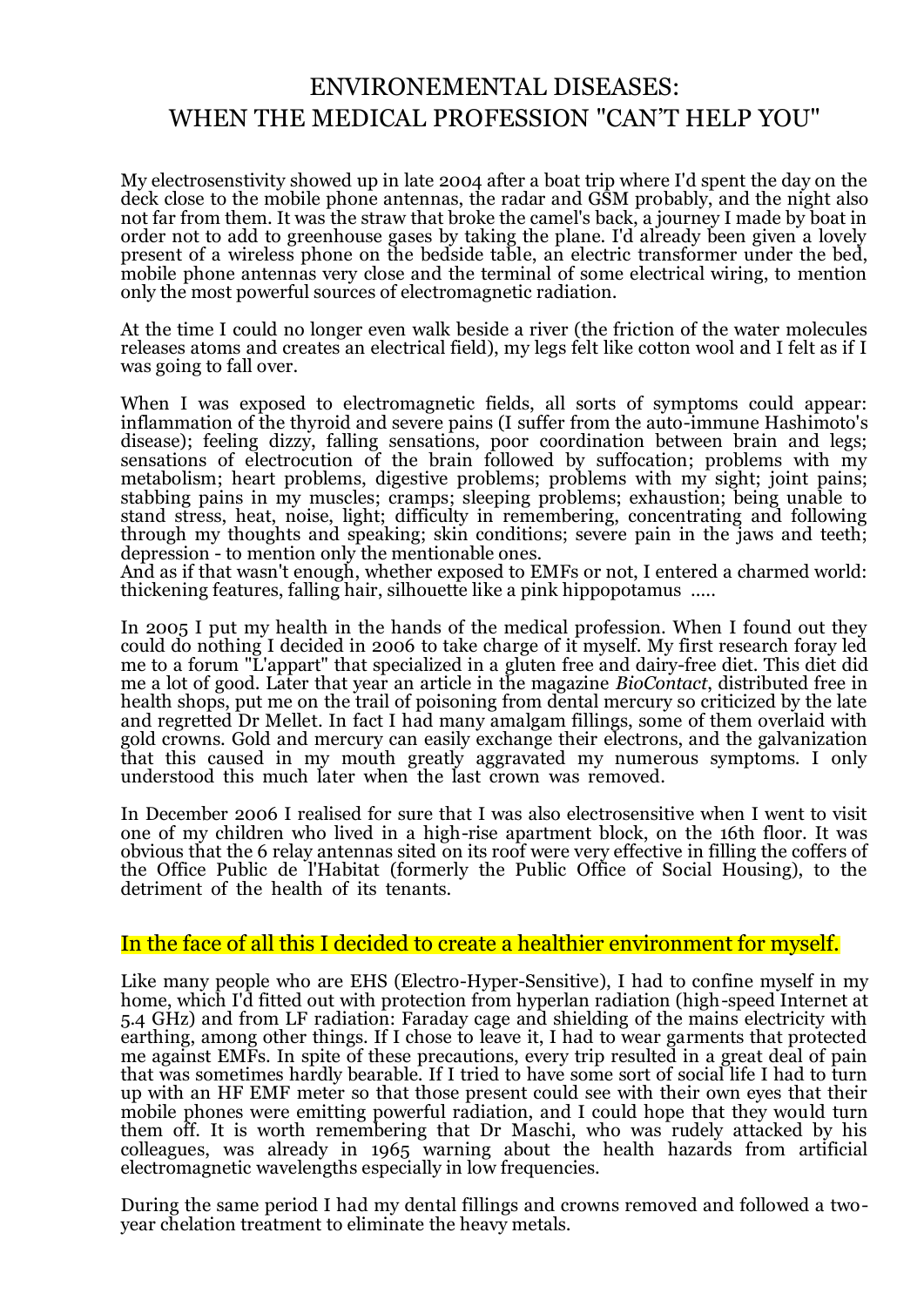On the "L'appart" forum I met other people affected by heavy metals and EMFs and we set up another forum specifically for the topic of detoxification from these metals, the forum Melodie (Information and support for heavy metal detoxification)

Through our intense collective efforts we discovered some clues to other therapeutic approaches. One thing was obvious, that our immune systems were very weak, for instance several of us had Lyme's disease.

The most important discovery that our investigations and experiments as "forumers" revealed was probably the work of the American researcher Dr Hulda Clark. She describes how through using an audio oscillator she discovered that the root causes of all illness are environmental pollution and parasites (viruses, bacteria, moulds, amoebas, worms, etc). To restore health she developed a protocol that consists first of all in eliminating all parasites (certain ones block secretions from the organs) and cleaning out the cleansing organs: kidneys, intestines and liver. In fact the fourth liver cleanse removed a quarter litre of gallstones from my liver and cured my electrosenstivity. These cleanses are completely painless and can get rid of gallstones larger than a walnut.

However I still had problems with hypoglycemia and with painful joints, and a severe lack of magnesium. Continuing my research, I discovered that I had chronic candidiasis, a condition described in detail by Dr P-G Besson in his book "Je me sens mal, mais je ne sais pas pourquoi" (*I Feel Bad but I Don't Know Why*). Eliminating sugar from my diet completed my return to feeling well.

Chinese medicine has established a connection between the Hashimoto thyroid condition and chronic candidiasis. This system attributes auto-immune diseases to chronic candidiasis, since Candida albicans perforates the intestinal walls in order to feed itself from the lymph and the blood. I cherish the hope that eventually, once the Candida albicans has regained its place as common yeast, I will be able to say goodbye to my Hashimoto thyroid condition, which is supposedly incurable. In my case my thyroid, thanks to my gluten- and dairy-free diet (see the work of Dr Seignalet, "L'alimentation ou la troisième médecine" (*Nutrition or the Third Type of Medicine*) has not changed much and my antibodies are steadily decreasing. After several years of this condition this gland often just about disappears.

After thinking about this painful history and at its almost miraculous outcome, this is my understanding of the facts. This is just a hypothesis, mostly inspired by the work of Dr Hulda Clark. .

Candida albicans is electrosensitive, so artificial electromagnetic fields constitute a stress for the it.

When I seat myself in front of my computer screen I soon start feeling itches in my back, one of the symptoms of chronic candidiasis. .

It is a mould and therefore produces substances that are poisonous for the human body, feeding almost exclusively on sugar. Before the fourth cleanse my liver could no longer eliminate these substances. Dr Clark's theory was that the gallstones compress the cavities in the liver that detoxify the organism. Once these cavities that eliminate the Candida toxins had been unclogged by the fourth cleanse, my liver was once again capable of doing its cleaning job.

In a similar way, Dr Clark points out that the "universal allergy", that is to say chemosensitivity, can be cured by cleansing the liver of its numerous gallstones. It is a fact that 75% of people who are chemosensitive are also electrosensitive.

To treat chronic candidiasis it is essential to rebalance the ph of the body (since fungus grows in an acid environment) and to starve the Candida albicans to death by following a diet without any added sugar. This can take up to a year, and afterwards a strict diet must be adhered to. The growth of Candida is stimulated by, among other things, antibiotics, cortisone, chemotherapy, vaccines and fast foods, and by the pollution of the body by heavy metals and electromagnetic fields. In fact the graphs that indicate mercury poisoning, EMF pollution, Lyme's disease and chronic candidiasis are all more or less the same.